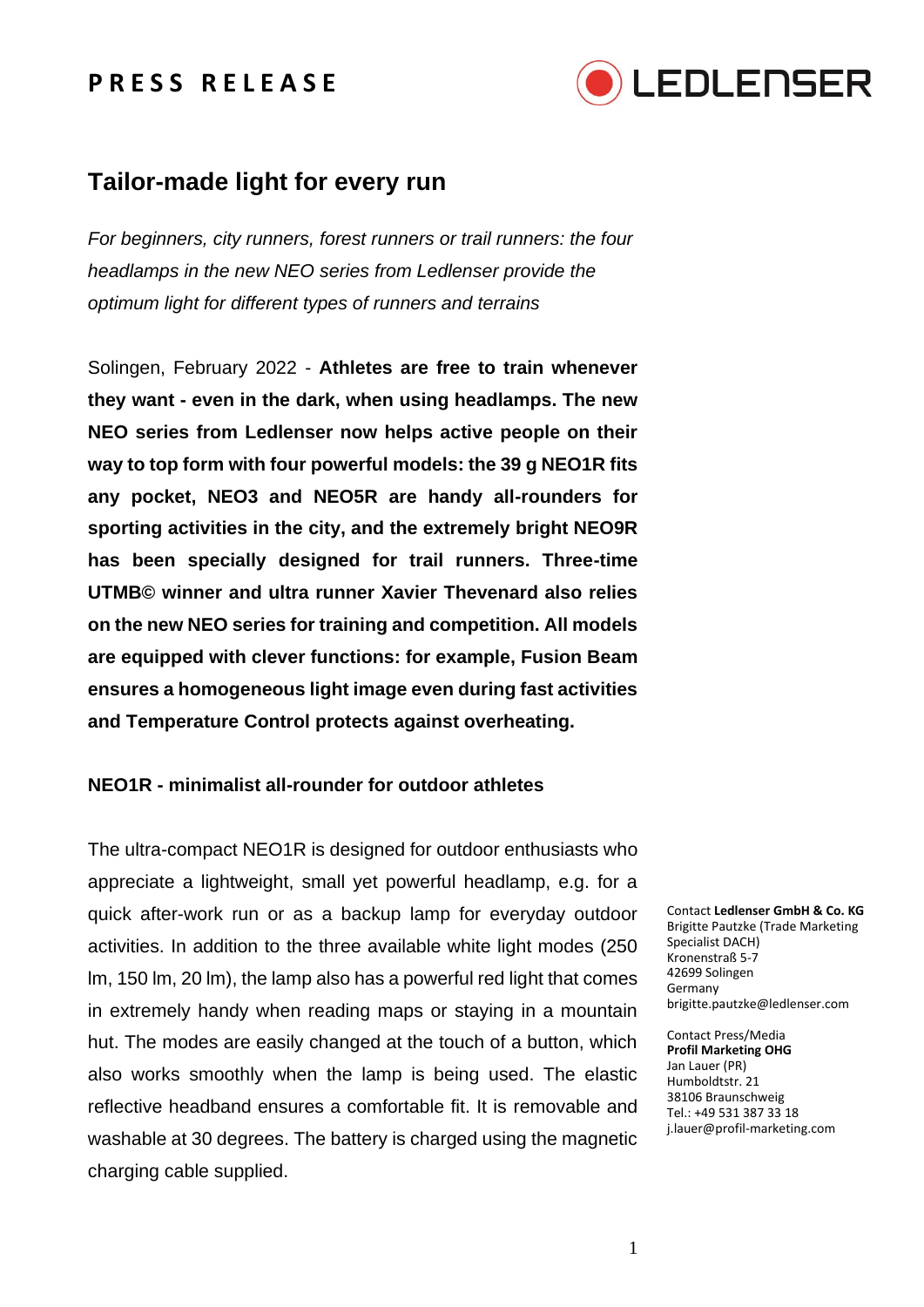

### **NEO5R and NEO3 - See and be seen**

The compact NEO5R headlamp guides runners safely through night and fog in urban environments. This is ensured by its bright light pattern: it has been specially adapted to vision during fast movement in order to always optimally illuminate the near and far range. Four light modes between 600 lm and 20 lm are available. Depending on the degree of darkness, these can be easily changed - even while running. This is particularly useful if the route is longer or leads through areas with different levels of illumination.

The lamp head can be swivelled continuously, so the light can be adjusted individually. The battery sits comfortably at the back of the head, ensuring a balanced weight distribution. Thanks to the flashing red rear light and the reflective headband, runners are clearly visible from all sides. To avoid dazzling anyone in running groups, the lamp can alternatively be fastened around the chest or waist with the supplied and easy-to-install strap.

The NEO3 offers the same functions as the NEO5R, but with a maximum of 400 lm, it has slightly less luminosity. It is powered by three AAA alkaline batteries and is therefore suitable for occasional runners. It is also a reliable outdoor companion when there are no charging options, e.g. during a camping weekend in the great outdoors.

### **NEO9R – Power pack for ambitious trail runners**

Trail running is characterised by long runs in rough terrain during evening and night hours. The NEO9R is designed to meet these tough demands. Ledlenser has combined several light sources in this extremely powerful headlamp in order to optimally illuminate the

Contact **Ledlenser GmbH & Co. KG** Brigitte Pautzke (Trade Marketing Specialist DACH) Kronenstraß 5-7 42699 Solingen Germany brigitte.pautzke@ledlenser.com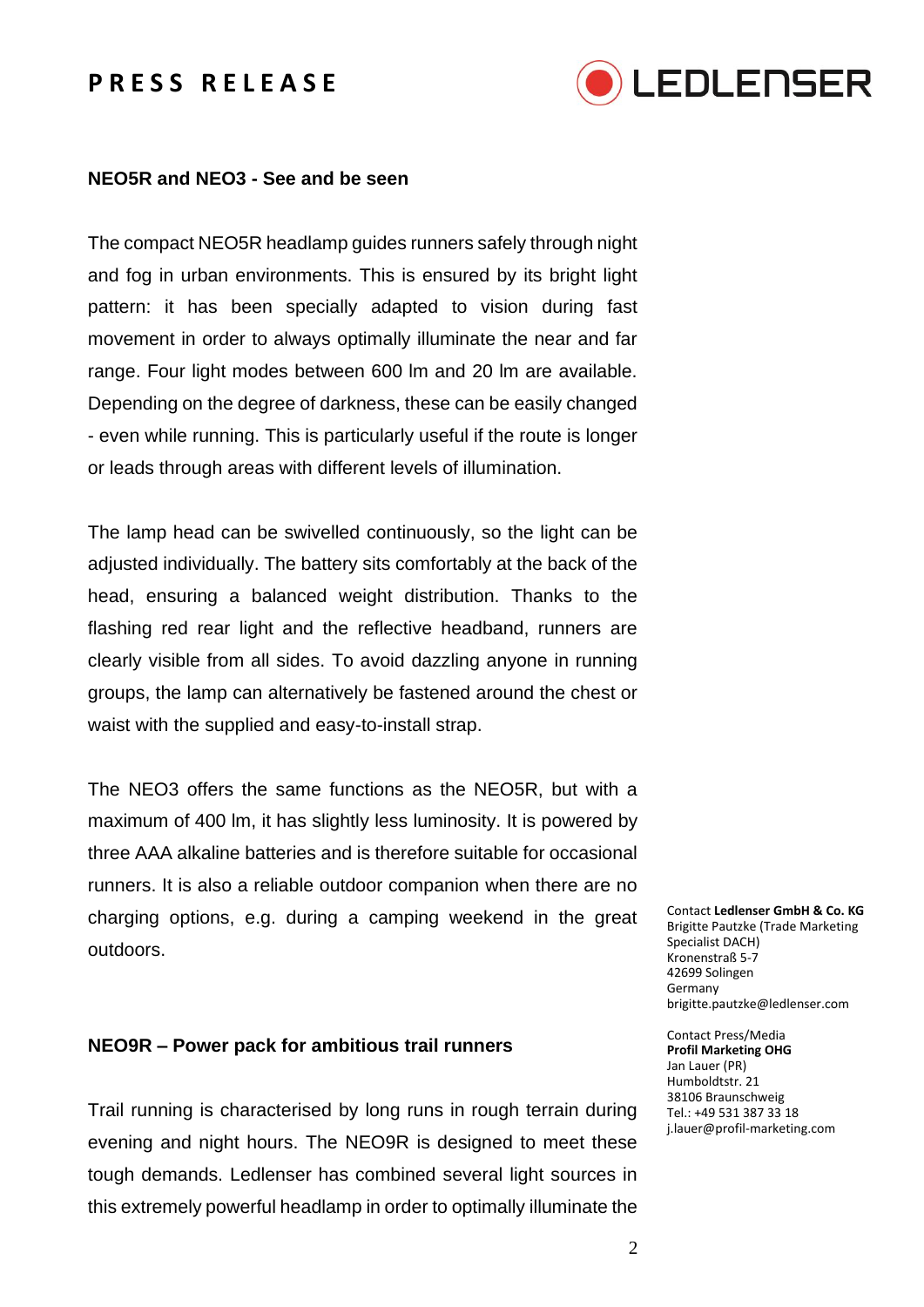

near and far range in every situation. In Mid Power mode, the lamp offers 200 lm and 60 metres of light range - for up to twelve hours. The powerful Li-Ion battery ensures that the lamp can be used for five hours even in Power mode with 600 lm and a range of 120 metres. Even in critical situations, the NEO9R is a safe companion: in Boost mode, light with 1200 lm can be activated in daylight brightness for a short time. To avoid unpleasant surprises, the battery is equipped with a status LED, so you can always keep an eye on the charge status. In addition, there are other features such as the swivelling lamp head, with which the light cone can be individually adjusted. This model also has a flashing red rear light and a reflective headband for high visibility from all sides. The elastic overhead strap offers a particularly secure fit even in rough terrain.

The campaign face of the NEO series is Xavier Thevenard. The French ultra runner has already won the biggest trail running event in the world, the Ultra Trail du Mont Blanc, three times. He can concentrate on the essentials thanks to the NEO9R: "When I switch on my Ledlenser lamp for a long run in the mountains, a pleasant solitude comes over me. In those hours, it feels like time is flying."

### **Prices and availability**

NEO1R, NEO3 and NEO 5R are available in the colour variants Black/Gray, Black/Blue and White/Lime. NEO1R costs 44.90 Euros, NEO3 34.90 Euros, NEO5R 59.90 Euros. NEO9R is offered in Black/Gray or Black/Blue, the RRP is 109 Euros. All prices include VAT.

The headlamps of the NEO series are now available in Ledlenser's online shop: [https://shop.ledlenser.com/.](https://shop.ledlenser.com/)

Contact **Ledlenser GmbH & Co. KG** Brigitte Pautzke (Trade Marketing Specialist DACH) Kronenstraß 5-7 42699 Solingen Germany brigitte.pautzke@ledlenser.com